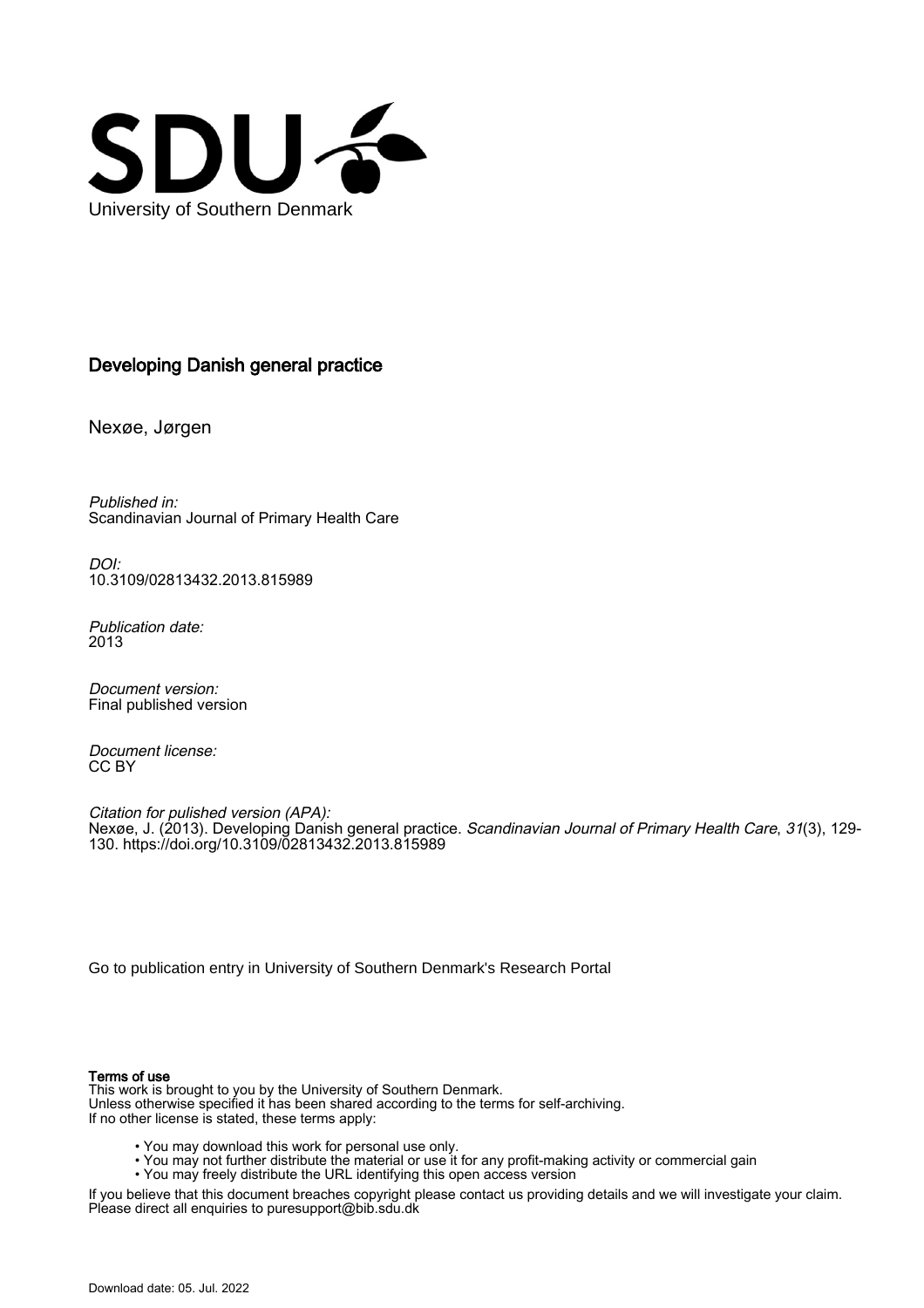## **EDITORIAL**

# **Developing Danish general practice**

### *Confl ict of interests*

The Association of Health Authorities, Danish Regions, has refused to renew the current collective bargaining agreement after nine months of failed talks with the Organisation of General Practitioners. Subsequently, the Government announced a law that would force GPs to accept new working conditions if they wish to remain suppliers within the public healthcare system. In response the GPs have collectively decided to give up their provider number. A labour conflict with effect from September 2013 seems very likely. Thus the Danes may from September 2013 be denied free access to primary health care and Danish primary health care is at risk of collapsing.

General practice is in many ways the backbone or cornerstone of the Danish healthcare system, forming the front line of the healthcare system  $[1,2]$ . Nearly all Danish citizens (98%) are listed with a general practice [2]. The Danish healthcare system favours an interpersonal doctor-patient relationship and continuity of care, which are highly valued by the patients  $[3]$ . During the course of one year about 85% of all citizens are in contact with their general practitioner (GP) [4].

The current structure and position of Danish primary health care have developed over more than 100 years [5]. The ability to adapt to changing circumstances and challenges has ensured general practice an important position in the Danish healthcare system, providing cost-efficient, first-line services and careful gatekeeping [6].

Approximately 3600 GPs serve the Danish population and they make up about 20% of the physician workforce. The GPs are distributed across approximately 2200 practice units with one or two GPs in most practices. In principle, any doctor with a specialty in general practice can set up a surgery, but to receive reimbursement from the public authority a GP provider number must be granted for services to be free to patients. With few exceptions doctors own the practice units in which they work, meaning the doctors are self-employed. The GPs employ and pay

nurses and other staff. Their main source of income is reimbursement. GPs are paid by a mixture of per capita payment and fees for services. Privately paid fees from patients or other services outside the National Health Service account for only a modest turnover [6].

GP offices are contracted to be open on all weekdays from  $8:00$  a.m. to  $4:00$  p.m., with the first hour reserved for telephone consultations. On one weekday, opening hours run to 6 p.m. or 7 p.m. The Regions now want longer hours to provide accessibility outside normal working hours without supplying any additional financing. The GPs are supposed to make efficiency gains as has been done in the hospitals, even though these efficiency gains are at least in part attained by transferring tasks to general practice. Furthermore, GPs will be forced to take over public health and preventive health tasks from the municipalities with no extra payment and without prior negotiations. It is proposed that patient care data from general practice, including diagnoses, prescriptions, laboratory tests, and information from hospitals, which until now have been used for quality improvement and research, will now also be used to monitor the individual GP.

The anticipated conflict may have a great impact not only on health care for patients. Development may be slowed down and research in primary health care may be halted for a period. In a situation with no agreement between the GPs and Danish Regions, data from the GPs' electronic record system cannot be expected to be forwarded to the joint unit for quality development between the Organisation of General Practitioners and the Danish Regions. The risk of losing valuable data is substantial.

Negotiation rather than legislation is the solution, if we want to preserve effective primary health care in Denmark. Latest: on 29 June 2013 the Organisation of General Practitioners decided that the Danish general practitioners should not collectively give up their provider number. The chairman Henrik